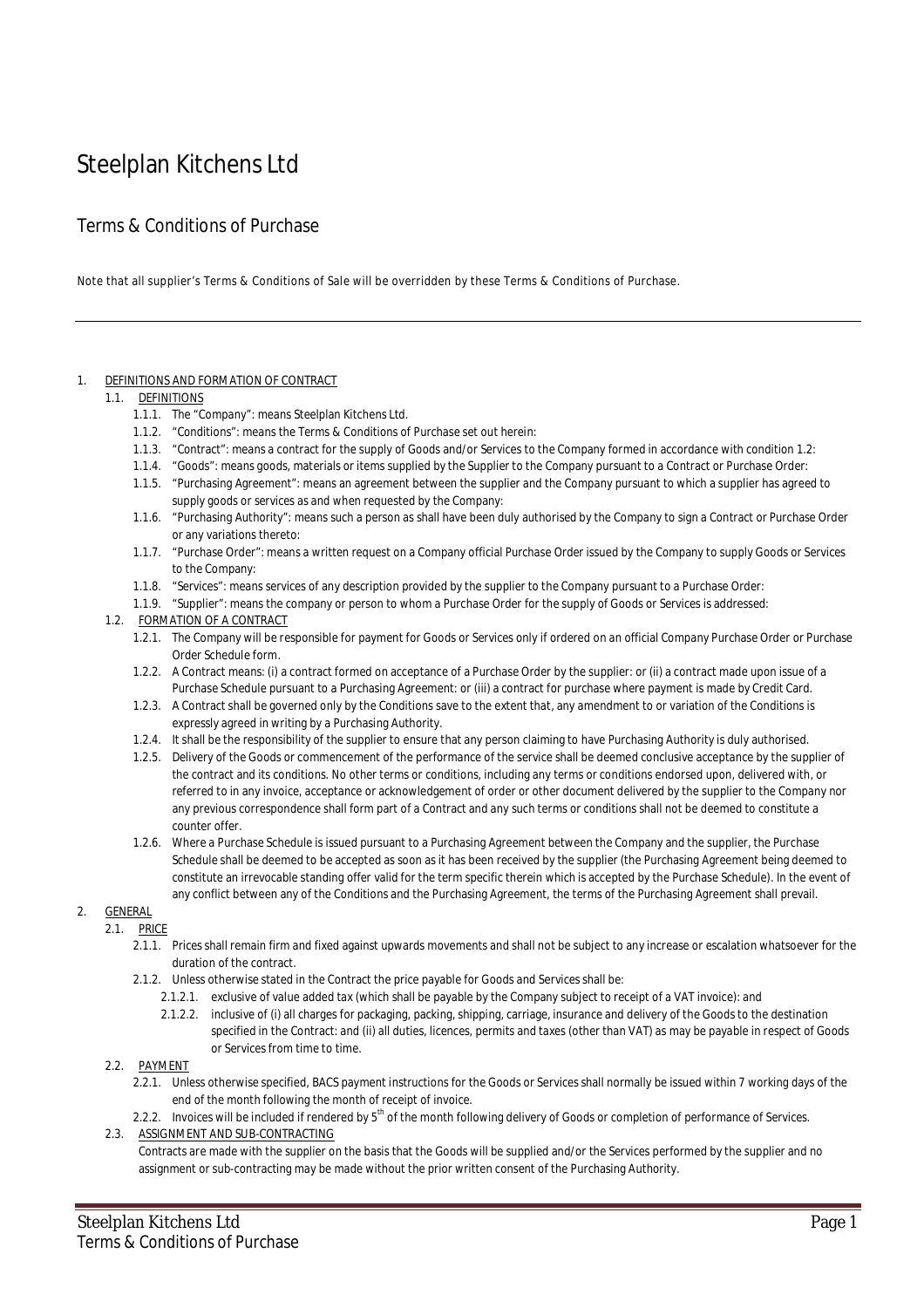#### 2.4. MATERIALS PROVIDED BY THE COMPANY

The supplier shall be fully responsible for any materials, equipment or other property belonging to the Company or for which the Company is responsible whilst in the supplier's possession for any purpose connected with the contract and will promptly replace or repair, as required by the Company, at the suppliers own cost, any materials, equipment or other property lost or damaged by the supplier. The supplier will return such property immediately on request and will allow access to the Company personnel for the purpose of removing such property.

#### 2.5. TERMINATION

- 2.5.1. The Company shall be entitled to terminate the Contract immediately upon notice and enter the supplier's premises and remove any property belonging to the Company or for which the Company is responsible if:
	- 2.5.1.1. there is a breach of term of the Contract by the supplier: or
	- 2.5.1.2. if any distress or execution shall be levied on the supplier's goods or if the supplier has a receiver, administrator, administrative receiver or manager appointed over the whole or any part of its assets, becomes insolvent, compounds or makes any agreements with its creditors or commits any act of bankruptcy or is wound up or goes into liquidation or if the supplier shall suffer any analogous proceedings under foreign law.
- 2.5.2. Termination of the Contract shall be without prejudice to the accrued rights of the Company or the Supplier prior to the date of termination.

#### 2.6. PUBLICITY

The Supplier shall make no reference to the Company in its advertising, literature or correspondence without prior written agreement of the Purchasing Authority.

- 2.7. INDEMNITY & INSURANCE
	- 2.7.1. The Supplier shall hold harmless and indemnify the Company against any liability, loss, cost expense, damage or injury in consequence of a defect in design (other than a design made or furnished by the Company), materials or workmanship or any breach by the Supplier of the Contract or any negligence, wilful default or wrongful act or omission of the supplier, its employees, sub-contractors or agents, save to the extent that such liability, loss cost expense, damage or injury is due to the negligence of the Company.
	- 2.7.2. Unless otherwise stated in the Contract, the supplier shall arrange and maintain and the Supplier's price shall be deemed to include the cost of all necessary insurances. In particular insurance must be effected for:
		- 2.7.2.1. Public liability for not less than £2,000,000 for any one incident
		- 2.7.2.2. Product liability for not less than £2,000,000 for any one incident
		- 2.7.2.3. Employer's liability insurance for a minimum limit of £10 million.

Evidence of these insurances, shall be produced upon request.

#### 2.8. WARRANTIES AND GUARANTEE

- 2.8.1. The Supplier warrants that the design, construction and quality of any Goods (including packaging) manufactured or supplied by it and any Services provided comply in all respects with the requirements of any relevant statute, statutory instrument, order or regulation which may be in force in the United Kingdom at the time when the same are supplied including without limitation the Health and Safety Work etc.. Act 1974. Where Goods are stated in the Contract as being intended by the Company for supply as consumer goods, the supplier warrants that the goods shall comply with the general safety requirement with the meaning set out in clause 10 of the consumer protection Act 1987 and that each item for the Goods has attached or is accompanied by all appropriate instructions or warnings in relation to the keeping, use consumption or disposal of the Goods.
- 2.8.2. The supplier warrants to the Company that the Services will be performed in a safe and workmanlike manner, in accordance with the best practice and with the degree of skill, care and diligence exercised by skilled and experienced contractors in the Supplier's industry.
- 2.8.3. The Supplier warrants that the Goods and any parts and materials used in the performance of the Service shall be new and unused, shall conform to specification or sample, shall be suitable for their purpose or any specific purpose notified by the Company to the Supplier, shall be of sound materials and workmanship and shall be of satisfactory quality and free from any defects (latent or otherwise). Further the Supplier warrants that all Services (including without limitation design work) undertaken and performed under connection with a Contract shall be, in all respect, adequate and sufficient so as to ensure that the completed works are free from defects in material and workmanship and suitable for purpose. The Supplier warrants that Goods supplied will be accompanied by all appropriate instructions and documentation and will comply with and be properly marked in accordance with any regulations and directives relating to CE markings.
- 2.8.4. The supplier shall at its own cost (including without limitation labour, dismantling, re-assembling, transport and other incidental costs) immediately and without prejudice to any other right of the Company, at the Company's discretion replace or repair any defective Goods and remedy defects arising from or re-perform the Services, within 12 months after putting into service of the Goods or within 12 months after completion of performance of the service. If action to remedy such a defect or damage is not taken quickly and defect or damage remedied within a reasonable time, the Company may proceed to do the work at the Supplier's risk and expense.
- 2.8.5. If in the course of making good any defect pursuant to the provisions of this Condition 2.8 the Supplier repairs, modifies or replaces any part or material, the Supplier shall at its own cost replace at the Company's discretion any of the parts or materials so repaired, modified or replaced within a period of 12 months from the date of acceptance of such repair, modification or replacement.
- 2.8.6. If in the course of normal business, should the Company be called upon by a customer to remedy a defect, which it is found relates to a supplier's component, the Company reserves the right to charge the supplier any labour costs relating to the repair of the Company product.
- 2.8.7. The Supplier agrees to the assignment to any subsequent user or purchaser of any warranty or guarantee to which the Company is entitled hereunder and the Supplier agrees to enter into any such documentation as may be necessary to achieve this.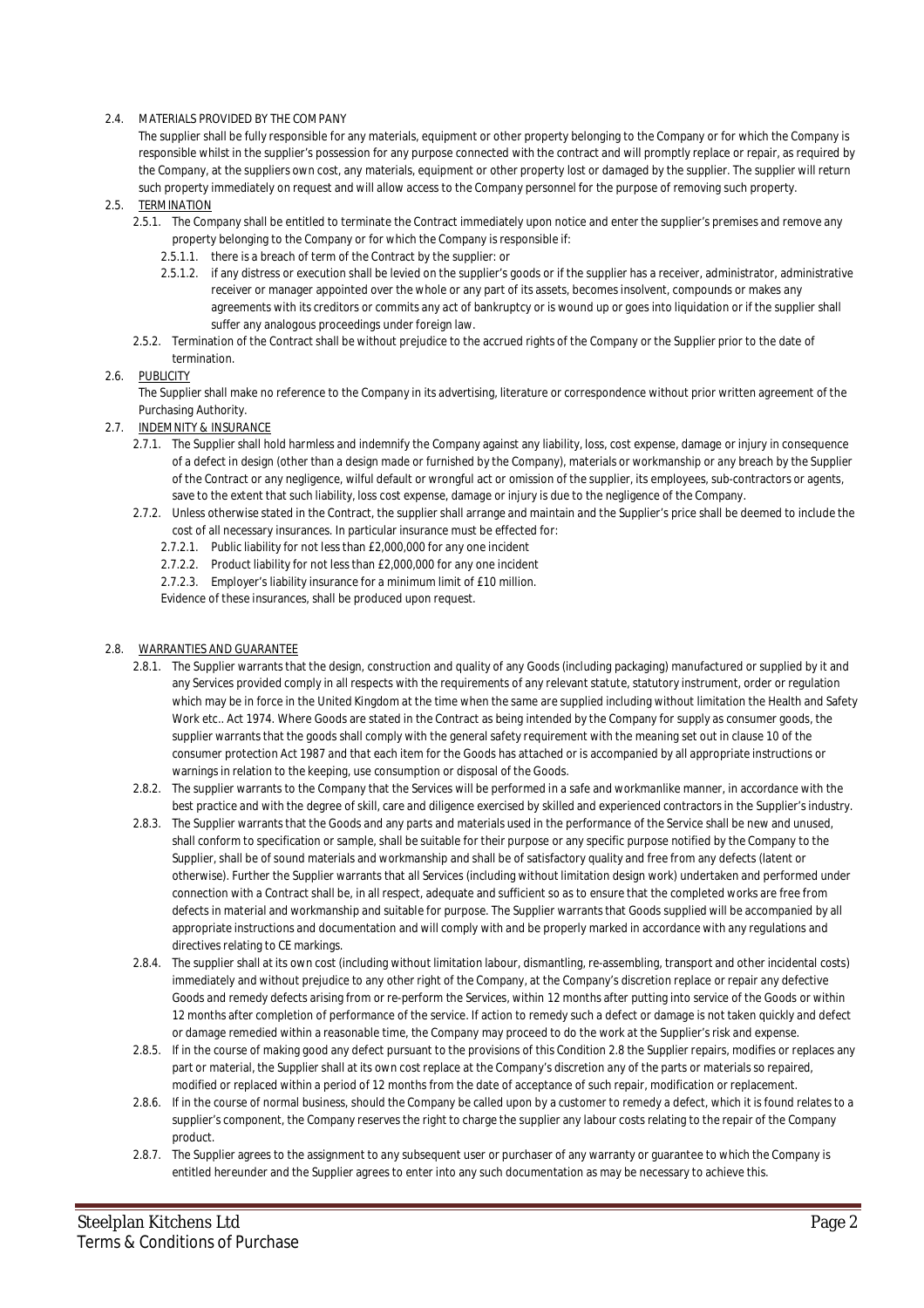2.8.8. The Supplier shall notify the Company prior to the supply of any Goods or use of any materials in the provision of Services, which are manufactured using or containing ozone-depleting substances.

#### 2.9. LEGAL CONSTRUCTION

- 2.9.1. All Contracts, acceptances, correspondence, specifications and other documents shall be in English Language and shall be governed by and construed in accordance with English Law.
- 2.9.2. Headings to Conditions are for guidance only and do not form part of these Conditions.
- 2.9.3. References to all statutes, statutory instruments, Health and Safety Executive Guidance Notes, British Standards and Codes of Practice of any relevant Goods as regards the Goods being supplied hereunder shall be deemed to include all amendments or revisions thereto an re-enactments thereof as may be made from time to time.

### 2.10. INTELLECTUAL PROPERTY AND CONFIDENTIALITY

- 2.10.1. All intellectual property rights including patents, trade marks, service marks, design rights (whether registered or unregistered), copyright (including any future copyright), and any application for any of the foregoing, arising from work conducted or prepared by the supplier for the Company shall belong to the Company, unless otherwise agreed in writing by the Company and the Supplier agrees at the Company's expense to execute all documents and do all such other things as may reasonably be required (i) to assign such rights to the Company and (ii) to otherwise assist the Company in applying for and being granted such rights.
- 2.10.2. Property in all goods and materials (including without limitation, photographs, drawings, illustrations, film negatives, positives, bromides, recordings, proofs, physical embodiments of computer programmes, tools and dies) supplied to the Supplier by or on behalf of the Company, or prepared manufactured or procured by the Supplier specifically in connection with the performance of the Contract for the Company shall belong to the Company and shall immediately upon the Company's request handed over to the Company free of charge and in good condition and no such goods or materials shall be disposed of without the prior consent of the Company.
- 2.10.3. All information and documents provided to the Supplier by the Company, or otherwise acquired by the Supplier relating to the Company's business or created or produced by or on behalf of the Supplier specifically for or in connection with the performance of the Contract for the Company, shall be kept confidential by the Supplier and shall not be used by the Supplier other than for the purpose of the Contract without first obtaining the Company's express consent in writing.
- 2.10.4. The provisions of Condition 2.10.3 above shall continue in force notwithstanding termination however caused or completion of the Contract.
- 2.10.5. The provision of Conditions 2.10.3 above shall not apply to any information or document in the public domain or coming into the public domain other than through the default of the Supplier.
- 2.10.6. Without prejudice to Condition 2.10.3 above, if the supplier assigns or sub-contracts any part of the Contract to any person, the Supplier shall ensure that such person agrees to be bound by these Conditions 2.10.1 to 2.10.4 as though a party to the Contract and the Supplier shall indemnify the Company against any consequences of the Suppliers failing to do so, including any claim made by such person which it could not if it were party to the Contract.
- 2.10.7. Unless specifically released in writing by the Company from doing so, the Supplier warrants that the sale or use of the Goods and the performance of the Service to be supplied do not infringe any intellectual property rights, including patents, designs (whether registered or not) copyright, trade and service marks (whether registered or unregistered), and undertakes to indemnify the Company against all royalties or licence fees (to the extent not specifically provided for) and against all damages, losses or costs suffered by the Company in respect of any breach of this warranty. The Supplier will give the Company all such support and assistance as the Company reasonable requires in defending a claim that the Goods and Services infringe an intellectual property right. If it should come to the Company's knowledge that a claim may arise under warranty, the Company reserves the right to terminate the Contract forthwith on written notice and without any liability.
- 2.11. SPECIAL TOOLS, JIGS OR FIXTURES
	- 2.11.1. Where Tooling, Jigs or Fixtures are designed, prepared or produced specifically for the Company, such items shall become the property of the Company. They shall not be used for any other person (legal or otherwise) or corporation and shall not be stripped, altered or destroyed without prior written consent of the Company. The Company reserves the right to require the Supplier to transfer such items to third parties nominated by the Company in the event that the Company deems it necessary.
	- 2.11.2. Where a supplier states, part tool cost, title of the tooling shall pass to Steelplan Kitchens Ltd upon payment of the invoice for that tool.

#### 2.12. DELIVERY AND PERFORMANCE

- 2.12.1. The Goods shall be delivered by the Supplier and Services performed by the Supplier as specified in the Contract. Each separate pack and group of packs comprising a separate unit shall be clearly indelibly marked.
- 2.12.2. The delivery date stated on the purchase order is of the essence of the contract.
- 2.12.3. Delivery of the Goods shall take place when the Goods reach the destination specified in the Contract and the delivery note accompanying the delivery has been signed by an authorised signatory of the Company. If the supplier fails to deliver Goods or complete performance of the Services by a specified date, the Company shall have the right without prejudice to any other remedy it may have to:
	- 2.12.3.1. For all additional costs and expenses incurred and/or
	- 2.12.3.2. Terminate the contract forthwith and/or
	- 2.12.3.3. Be indemnified in accordance with Condition 2.7
- 3. ADDITIONAL PROVISIONS FOR THE SUPPLY OF GOODS
	- 3.1. DELIVERY INSPECTION AND REJECTION
		- 3.1.1. The Company's staff or nominees shall have the right at all reasonable times to enter the Suppliers works, or those of its subcontractors for the purpose of expediting work-in-progress and for enabling inspection and where appropriate rejection of goods prior to delivery.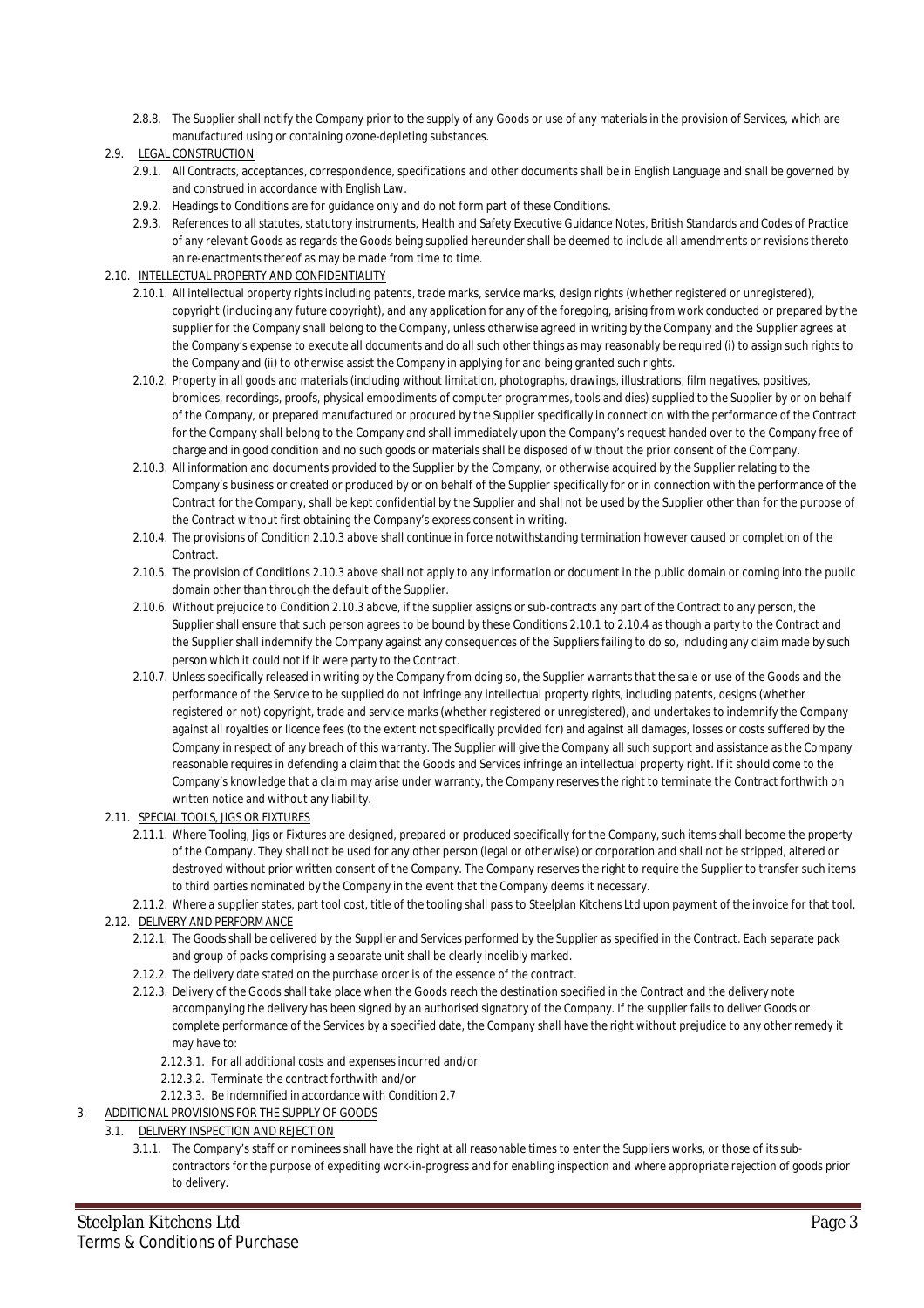- 3.1.2. The Supplier shall comply with the inspection and/or testing requirements stated in the Contract. The supplier shall advise the Company at least seven days in advance when any Goods will be ready for inspection. Inspection by the Company at any time or signature of a release note shall not relieve the Supplier of responsibility or liability for the Goods and shall not imply acceptance thereof. the Company shall be entitled to waive inspection at any point of manufacture, without prejudice to its right to reject the Goods after delivery.
- 3.1.3. All Goods shall be supplied subject (but without obligation on the Company) to inspection and testing by the Company on delivery. The Company shall be entitled at any time within two weeks of Goods being put into operation or use, or within two months of delivery, which ever is the longer, or if the Contact is not completed to the Company's reasonable satisfaction, to accept or, at the suppliers expense, to reject the Goods (including, at its sole discretion, a complete consignment of Goods) in the event that a consignment or instalment contains Goods which are not in accordance with Condition2.8.
- 3.1.4. Without prejudice to Condition 3.1.7 the Supplier shall immediately, upon receiving notice thereof from the Company, repair or replace, free of charge, at the option of the Company, Goods damaged in transit and replace Goods lost in transit and delivery of such Goods shall not be deemed to have taken place until replacement or repaired Goods have been supplied by the Supplier to the Company.
- 3.1.5. The supplier shall comply with all packaging specifications issued by the Company from time to time and the majority of all packaging supplied by the Supplier shall be recoverable and recyclable and the Supplier shall, if requested by the Company, collect from the Company free of charge all packaging supplied with any Goods or materials used in connection with any Service provided.
- 3.1.6. Information and advice regarding the transportation, storage, operation or use of the Goods together with notice of potential hazards, safety precautions to be taken and data sheets, shall be provided to the Company delivery point, before delivery unless otherwise agreed.
- 3.1.7. Rejection of the Goods pursuant to this Condition 3.1 shall entitle the Company without prejudice to any other rights it may have to do all or any of the following acts:
	- 3.1.7.1. to advise the Supplier that the Goods are held for collection by the Supplier and to obtain the supplies from a third party and to be reimbursed by the Supplier for all additional costs and expenses incurred in which event property in the Goods shall re-pass to the Supplier when the Supplier has fully reimbursed the Company with all moneys which have been paid by the Company in respect of Goods: or
	- 3.1.7.2. require the Supplier to repair or replace the Goods at the Supplier's expense so that the Goods shall conform in all respects with Condition 2.8 and the Supplier shall use its best endeavours to ensure such repairs are carried out or replacement goods supplied expeditiously. In the event that Goods are repaired or replaced such Goods shall carry the benefit of a guarantee of 12 months in accordance with Condition 2.8: and
	- 3.1.7.3. refuse to accept any further deliveries on instalments of the Goods.
- 3.2. ORIGIN AND TEST CERTIFICATES.

The Company reserves the right to call for all certificates of raw materials and test certificates for materials and equipment at any stage of manufacture. Such certificates must clearly state the Company's Purchase Order number and also any item or equipment number.

3.3. STORAGE

If, for any reason the Company is unable to accept delivery of Goods at the time specified in the Contract, the Supplier shall, if requested by the Company store the Goods, insure and maintain them in satisfactory condition. If the supplier is required to store the Goods for a period of more than three months the Company shall reimburse the supplier for the agreed reasonable costs of such storage actually incurred in excess of three months.

- 3.4. TITLE AND RISK
	- 3.4.1. Title to all or any part of the Goods shall pass to the Company on the earlier of:
		- 3.4.1.1. identification or allocation of such Goods to the Contract:
		- 3.4.1.2. payment for such Goods: or
		- 3.4.1.3. delivery of such Goods
	- 3.4.2. Risk in all or any part of the Goods shall be with the Supplier and shall only pass to the Company on acceptance of such Goods.
	- 3.4.3. Where title to all or any part of the Goods has passed to the Company but the Goods remain the possession of the supplier, the
- Supplier shall clearly label the Goods as the property of the Company and store the Goods separately from all other Goods.
- 4. ADDITIONAL PROVISIONS FOR SUPPLY OF SERVICES
	- 4.1. The Supplier shall be responsible for the safe keeping of all property belonging to it or within its control including, without limitation, plant, equipment, tools and documents and the supplier shall perform the Services to ensure that all such property is handled and stored in such a manner so that it does not cause injury, loss or death to persons or loss or damage to property.
	- 4.2. The Supplier shall ensure that all tools and equipment used in connection with the Services are properly maintained and are in good working order and repair and are accompanied by all necessary certificates and records.
	- 4.3. The Supplier shall be responsible for ensuring at its own cost that all personnel engaged in the Services are supplied with and wear all safety gear and protective clothing appropriate to the Services to be provided.
	- 4.4. The supplier shall not use any tools, equipment or other property belonging to or within the control of the Company without the written consent of the Company. In the event that the Supplier uses such property, the Supplier will be responsible for its use and safekeeping.
	- 4.5. If under the terms of the Contract the Suppliers employees are required to work on an the Company site the following will apply: 4.5.1. Materials used or to be used are at the Suppliers risk until completion of the Contract and acceptance of the work.